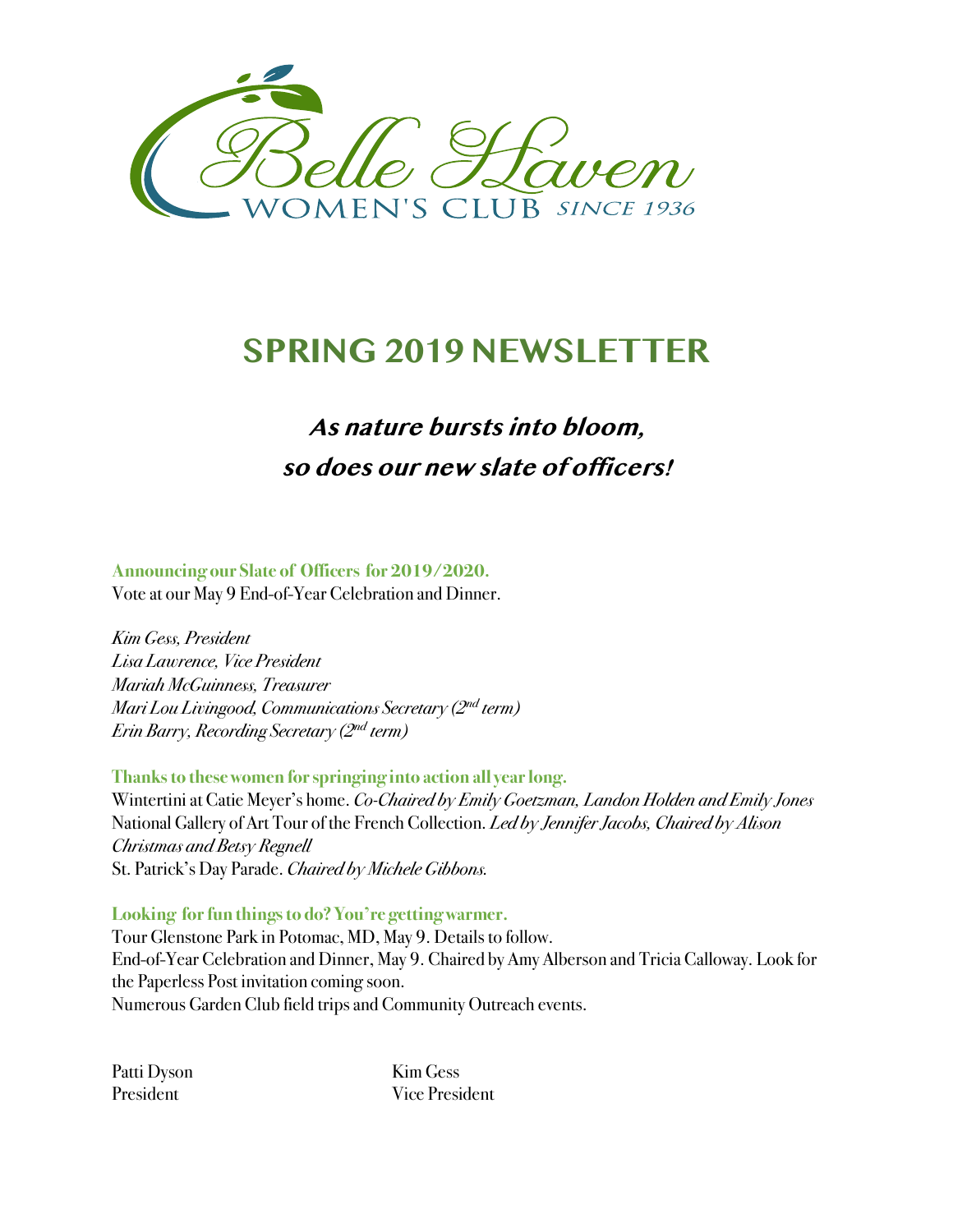### SPRING CALENDAR

10:00am Making Baskets

Thursday, May 9 Glenstone Park

6:30pm BHCC Ballroom

Monday, April 1 **BHWC Board Meeting** 7:00pm At the home of Elizabeth Demarest

Tuesday, April 9 Community Outreach Meeting 10:00am Preparing Sandwiches for Rising Hope At the home of Pat Fitzgibbons

Tuesday, April 23 Garden Club Field Trip TBA **National Arboretum** 

Tuesday, April 30 Community Outreach At the home of Fran Rice

Wednesday, May 1 **Community Outreach** AM Delivery of Baskets

Wednesday, May 1 Garden Club Virginia Garden Week Field Trip All Day **Richmond, "The Fan District"** 

TBA Potomac, Maryland

Thursday, May 9 BHWC End-of-Year Celebration Chairs: Amy Alberson and Tricia Calloway

Monday, May 13 **BHWC Board Meeting** 7:00pm At the home of Elizabeth Wilmot

Tuesday, May 14 **Community Outreach Picnic Luncheon** 12:00pm At the home of Susan Golightly

Tuesday, June 4 BHWC Board Meeting 7:00-9:00pm BHCC Potomac Room

Wednesday, June 5 Garden Club Field Trip TBA **TRA** TBA Hartwood Roses Private Tour & Lunch Fredericksburg, Virginia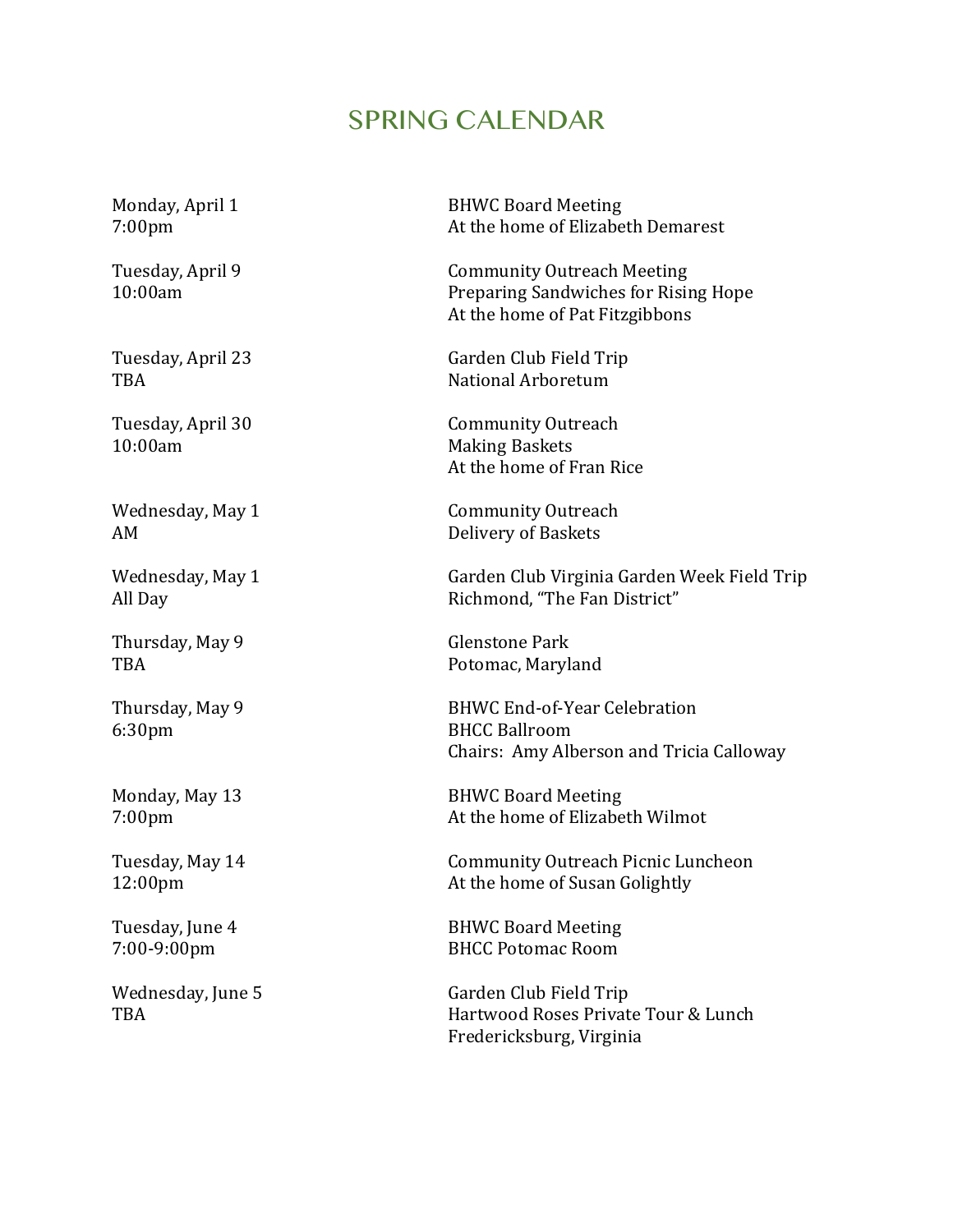## WELCOME OUR NEW NEIGHBORS

Karla Crockett 6035 Grove Drive

Meghan Gallagher 6036 Fort Hunt Road

Elizabeth Johnston 6212 Randall Court

## Garden Club

The Garden Club has a very busy schedule from April through June.

On April 23, we plan a field trip to the National Arboretum. Established in 1927 by an Act of the United States Congress, this national treasure contains 446 acres of fabulous flora and fauna and is especially known for its Asian, azalea and conifer collections. The Friends of the National Arboretum will do a walking tour for us of the Bonsai garden, Herb Garden, Friendship Garden and the gardens around the Terrace and Pool. We will also walk to the Azalea gardens and the Dogwood area. We are planning to include lunch arrangements for those members who want to lunch— there are a number of wonderful restaurants in the area, including those at Union Market, a gourmet food hall in Northeast Washington, D.C. *Bon Appétit* called it one of the five best food halls in the United States. We will carpool to the Arboretum and lunch.

On Wednesday, May 1, we will celebrate Virginia Garden Week with a field trip to the Fan District in Richmond. The Fan District is the largest Victorian residential neighborhood in the country, consisting of middle- to late-19th and early 20th century homes. The roads in the district "fan" out, resulting in more roadsand creating small triangular parks. This walking tour showcases significant architects from the period, including Duncan Lee and Otis Asbury, with access to five private residences. Congregation Beth Ahabah will be open for tours. The Tour Headquarters are located at St. James's Episcopal Church Michaux House at 1133 W. Franklin Street. We will carpool to Richmond.

On Wednesday, June 5, we will tour Hartwood Roses, an educational garden located in Stafford County, Virginia (about a 45-minute drive from Belle Haven). There is a display garden containing more than 800 different varieties of roses, with special emphasis on rare and historic varieties and popular classics that are well suited for modern gardens. Owner and antique rose expert, Connie Hilker, will speak to the BHWC group about her roses and give us a tour of the garden. We plan to make arrangements for lunch at a restaurant in Old Town Fredericksburg following our visit to Hartwood Roses. We will carpool to Hartwood Roses and the restaurant.

If you would like further information, please contact our President, Eleni Silverman,at elenisilverman@gmail.com.